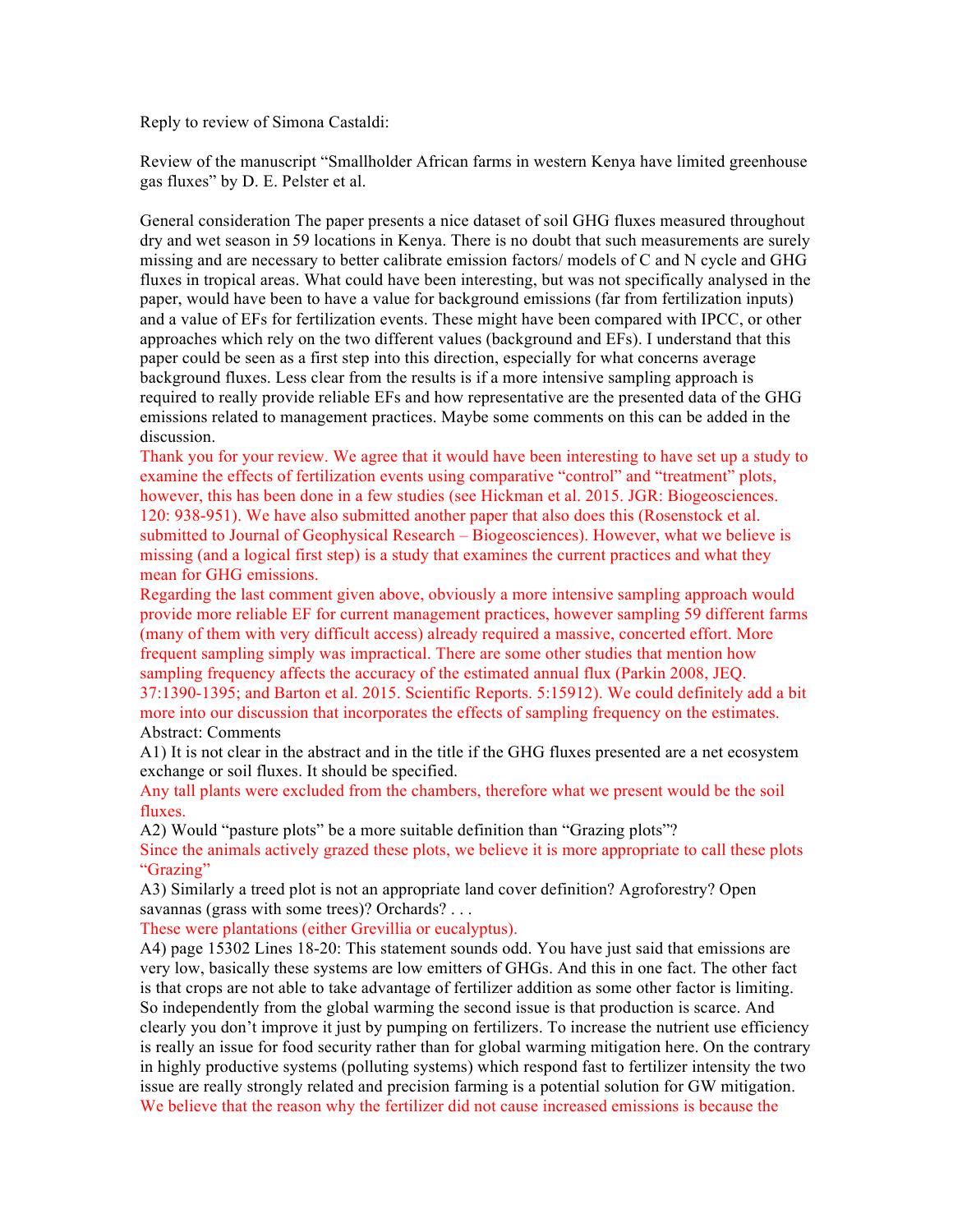soils are very depleted and the small amount of fertilizer added was utilized immediately by soil microbes or bound by the soils (and therefore not available for production of N2O). Therefore we still believe that intensification will lead to lower yield scaled emissions and also improve the local food security.

Introduction: general comments The Introduction is well presented and objectives are clear. Table 1 – It might be more interesting to compress the info on time length of measurements in one column (for example 1yr-wkly, or 1 wet season – bewkly) and add a column with infos on the agrosystem type analysed.

## We agree that it would be a good idea to add in this information.

In Table 1 specify what does the "Flux rate" range, you report, represent. It is not clear. For examples if you have just one site what is the range for? Tot emissions for different crop cycles on the same site? What about when you have more sites? Just specify what are the numbers we are reading.

The ranges are for the different replicates and treatments in the study.

## Materials and methods

Fig 1- the figure as it is doesn't help 1) to localize the study area precisely, 2) to imagine the distribution size of the study area in relation to the geographical location, as no reference is available for the reader in the gray figure except the longitude. I suggest to zoom in the first figure of Kenya to show in which district/town area the star falls (we assume the reader knows Kenya is in Africa), and in the second figure it could be good to have the dots on a google earth kind of background with some reference points clearly shown to help other researchers to immediately identify your study area.

We agree that this map could (and should) be improved.

Comments: MM1) 15305 lines 1-2 – what you mean by "to be broadly representative of demographics and agro-ecological characteristics of other East African tropical highlands"? demographically speaking? Same average population density?

Similar population density and income (i.e. lots of poor smallholder farms).

MM2) 15305 line 3 – Could you specify in which "climatic zone" are the sites (adding the adequate reference)? It helps when categorizations are done in scaling up studies.

We can add in the Köppen classification to clarify what is meant by "climatic zone".

MM3) 15305 line 16. . .. When you define the soils with a specific classification name, specify which classification system are you using. . .USDA? Other? Cite the reference.

## This was FAO system

MM4) Table  $2 - \text{In the main text some clarification and better explanation for the brief}$ description given for the 5 land classes is needed. What is moderate size for you? 1 hectar? 10 hectars? What are degradation signs?... How slopy is the slope? Would that contribute to have erosion?...just to understand what are we looking at. You need to specify in the legend the soil depth of the analyses you present in Table 2 and the time frame of the presented data? You sampled before starting? I assume C content is total C by CNS? Any calcium carbonate which might give you Tot  $C >$  org C? please specify in the column heading if it is total C or organic C. Small farms were around 1-2 ha, moderate, up to about 10 ha. The degradation signs that we are talking about are signs of erosion that were visible on the MODIS images. Regarding the C content, it was total C, however with the soil types, pH etc, it would be very unlikely to include any CaCO3.

MM5) page 15307 lines 1-5. I generally do not like to read a paper where the key methodology necessary to understand the meaning of the results requires reading another paper. I think the authors should make an effort to summarize in a comprehensive and transparent way the criteria they are using to distinguish the land classes they will discuss later on and how these sum up to create field types and land classes. Maybe you can add some additional tables where we can see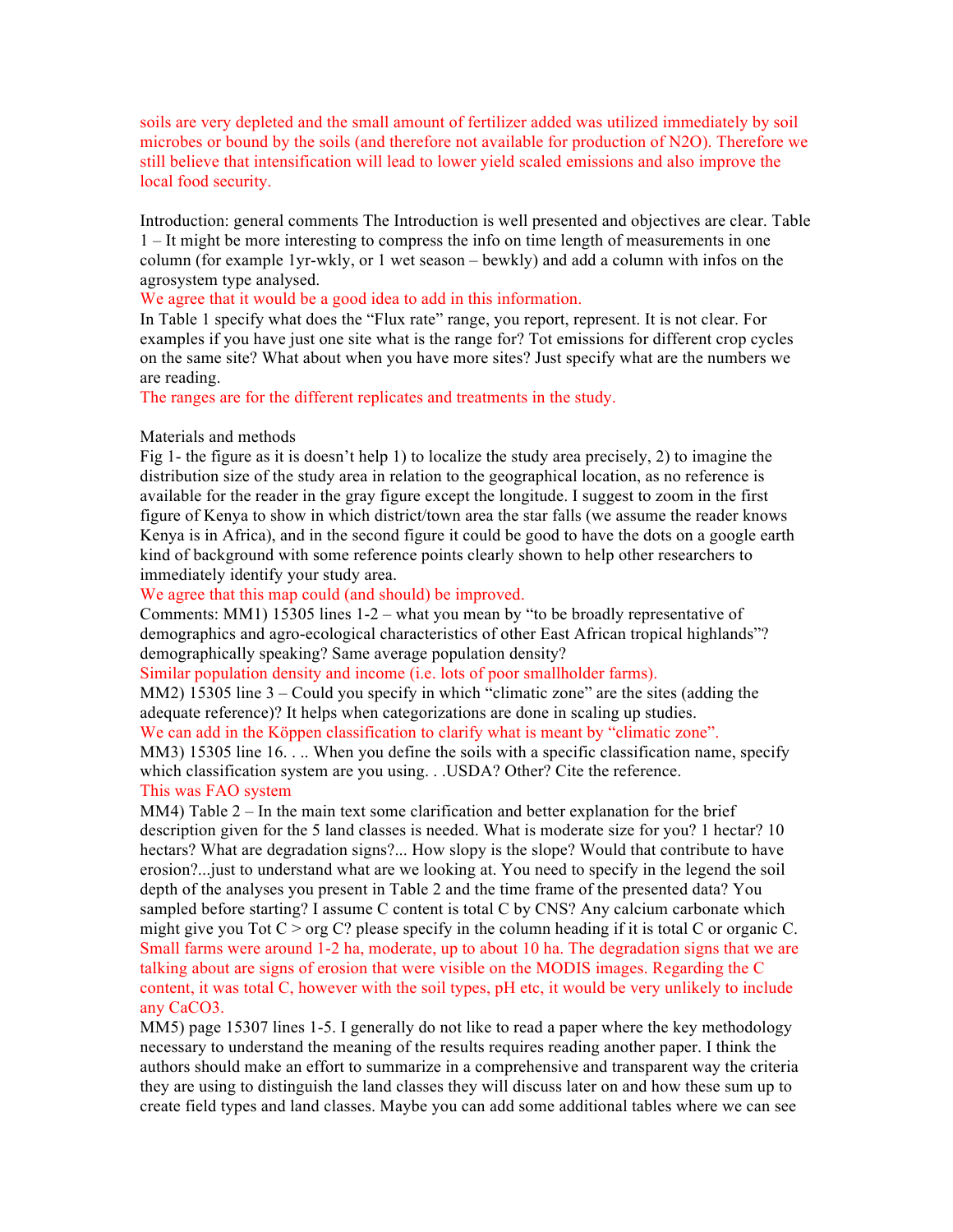the single parameters and the score they have for each category used to build up the discussed land/field types.

If we add in too much information, we fear that the methods section will become much too long. We had thought that we had reached a nice balance between providing enough details to understand what we did, while providing the references if the reader wants more details. We can add a few more details however if you feel that we were a little too brief.

MM6) 2.2 soil core incubation: It is not completely clear to me the procedure you used here, maybe you can explain better at the beginning what are you exactly aiming to before describing the procedure. Drying completely the soil and rewetting it creates a sort of extreme situation where a significant part of the N used by the system can come from the dead organic matter drywetting cycle itself. The flux of gas can fade away in a day or more. From the way you describe it you add water, close the jar and measure the efflux at 0, 15, 30 and 45 min. In my experience that flux is not representative of the baseline flux of a site. It is representative of post rain flushes. I understand that in order to increase the WHC you need to start from low WHC, but how do you use the number there after? Are they representative of which soil characteristic or potential, independently from the KNO3 addition?

We were trying to measure the potential for GHG emissions, so we purposely created an "extreme situation" and then measured the emissions. Also, we are not using this to represent baseline flux of a site, but rather just to compare the potential amongst the various sites.

MM7) 2.3 Field soil GHG flux survey It is not specified the number of chamber replicates you use for each plot. The only time a number is mentioned is when you specified that you pooled gas samples from 4 chambers in one syringe. Does this mean that you had 4 chambers x each site? If you pool the gas at each sampling time in one sample it means that basically you are measuring just one gas sample per plot? No replicates whatsoever? Spatial or experimental (lab replicates of the same gas sample)?

The reviewer is correct that we had no "replicates" (only pseudo-replicates) from each site. We examined the trade-off between having spatial replication at each plot versus examining many more plots and decided to pool the samples from the individual plots, but do more plots

MM8) It doesn't seem that the gas sampling pattern follows any specific management practice timetable. Could clarify the rational for this. To clarify what I mean, we know that in particular for N2O, but also for CO2, fluxes of gas occur when something happens (manure or mineral N addition, tillage, crop collection). The flush lasts for a time which can go from few days to some weeks and is proportional to the magnitude of the management practice and soil characteristics. It often makes most of the annual total GHG flux. So to miss the flush means to underestimate the overall crop flux. Isn't this something to take into account when rescaling the magnitude of fluxes in your system? It could be important to have some clarification in the procedure on the relative importance(or irrelevance) of this issue for your system.

We sampled weekly, regardless of management practice. As you mention, this results in some the limitations (e.g. potential for missing peaks, and how this may lead to underestimates). We can add some clarification on these points.

MM9) 2.6 Environmental data It is not clear for soil moisture and temp how many probes you used? Were they fixed near the climatic stations?

We used not only the two weather stations, but also measured soil temperature and moisture at each site, at the time of gas sampling using a ProCheck handheld datalogger with a GS3 sensor (Decagon Devices). So when we compare the emissions to variables like soil moisture, we use the data from each individual plot, but when we provide rainfall data, it is from the weather stations. MM10) 2.7 Plant production It is not clear what are you doing here. Why are you sampling only 9 plots? Why not 59? What are this only 9 plots for? What are they representative of?

We did not have the capacity to measure all of the sites and so we decided to focus on just the annual crops. We also tried to sample the most common annual crops (i.e. maize and sorghum) MM11) 15311 line 14. Better use "field" experiment rather than "in vivo", this latter expression is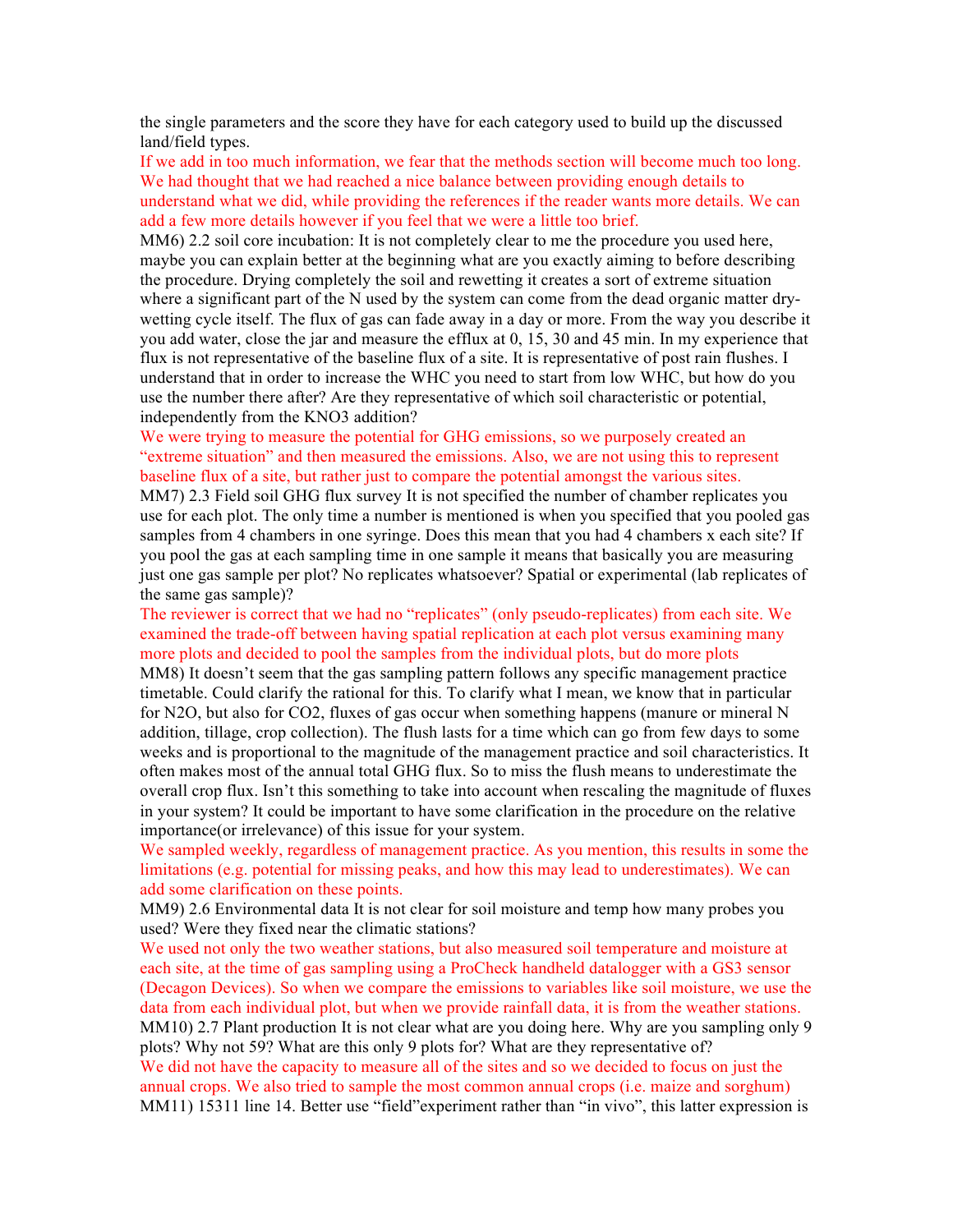used for biological rather than biogeochemical experiments.

This is a good point and easy to change.

Results: comments

R1) You are making a statistical comparison among land classes. I don't remember I have seen anywhere specified the number of sites falling in each of the land classes. I assume it is an unbalance statistical design. How much unbalanced? Are some of the classes over represented? The N for the different land classes are as follows: landclasses: 1) lowland subsistence farms with degradation signs ( $N = 7$ ); 2) lower slopes, moderate sized mixed farms ( $N = 8$ ); 3) mid slopes, moderate sized, primarily grazing / shrubland  $(N = 10)$ ; 4) upper slopes / highland plateau, mixed farms ( $N = 22$ ); and 5) mid slopes, moderate sized mixed farms ( $N = 12$ ).

For field type: field type 1 ( $N = 17$ ), those with a low score were considered field type 3 ( $N = 19$ ) and those intermediate plots were assigned a field type 2 ( $N = 23$ ).

And for vegetation type: treed/bush (generally plantations of either Grevillia spp or Eucalyptus spp) ( $N = 7$ ), perennial grasses/grazing ( $N = 15$ ) and annual cropping ( $N = 37$ ).

R2) page 15312 "there were no detectable differences in N2O or CH4 fluxes between crop types" are you considering in this case differences in crop types within each class or independently from the classes?

These were done independently from the samples because the imbalanced design caused too many of the combinations to have too low N values.

R3) If I understand correctly the field type 1, 2 or 3 combines all the classification scores. Correct? Is it the case that some of the classification scores which build the same field type go into opposite directions in terms of their impact on N2O fluxes?

This is not likely. Field type 1 would be the most highly managed (so highest inputs, both fertilizer and carbon), and were found to be the most fertile (see Tittonell et al. 2013 – reference provided in the paper for more information).

R4) page 15314 lines 16-19. It would be interested to understand if considering the single sites, the management effect would still be not significant on N2O fluxes, which seem to double in the wet season compared to unmanaged sites.

This is a good point. It is possible that if we used a single site and compared the emissions for fertilized and unfertilized plots, we may see significant differences. As we mentioned earlier, this was done in another study that we did (Rosenstock et al. submitted to Journal of Geophysical Research – Biogeosciences; also Hickman et al. 2015. Journal of Geophysical Research – Biogeosciences), both of which found either no effect or a very small effect of management.

## Discussion

D1) 15320 – lines 6-12. Given the very low emissions from these soils, would such a system (cores) be necessary to define management practices, beyond the general criteria used to predict high/low N2O emission potential of agro-sites? (drainage class, C content, fresh C inputs, structure and bulk density, average water content from rainfall or irrigation. . .the usual stuff used in other continents to reason on N2O emissions vs management). Beside, despite the correlation, I assume we cannot predict emissions in the field from emissions from cores, can we? As noted above, we cannot use the incubations to predict field emissions (which we can state more clearly in the discussion). We do think though, that this can still be used to confirm (in a comparative study only), which sites have a higher potential to be hotspots (and yes, it would probably be related to many physical/chemical properties such as BD, water content, C content etc).

D2) page 15321 lines 1-9. I think that the authors should discuss how much influence might have the sampling design on the observed "lack of difference" of GHG emissions among land/field types. GHG emissions and in particular N2O emissions are very spatially and temporally variable. Moreover, in agricultural ecosystem, the budget is strongly linked to any form of N input to the system, with emission peaks following N inputs and requiring intensive analysis after